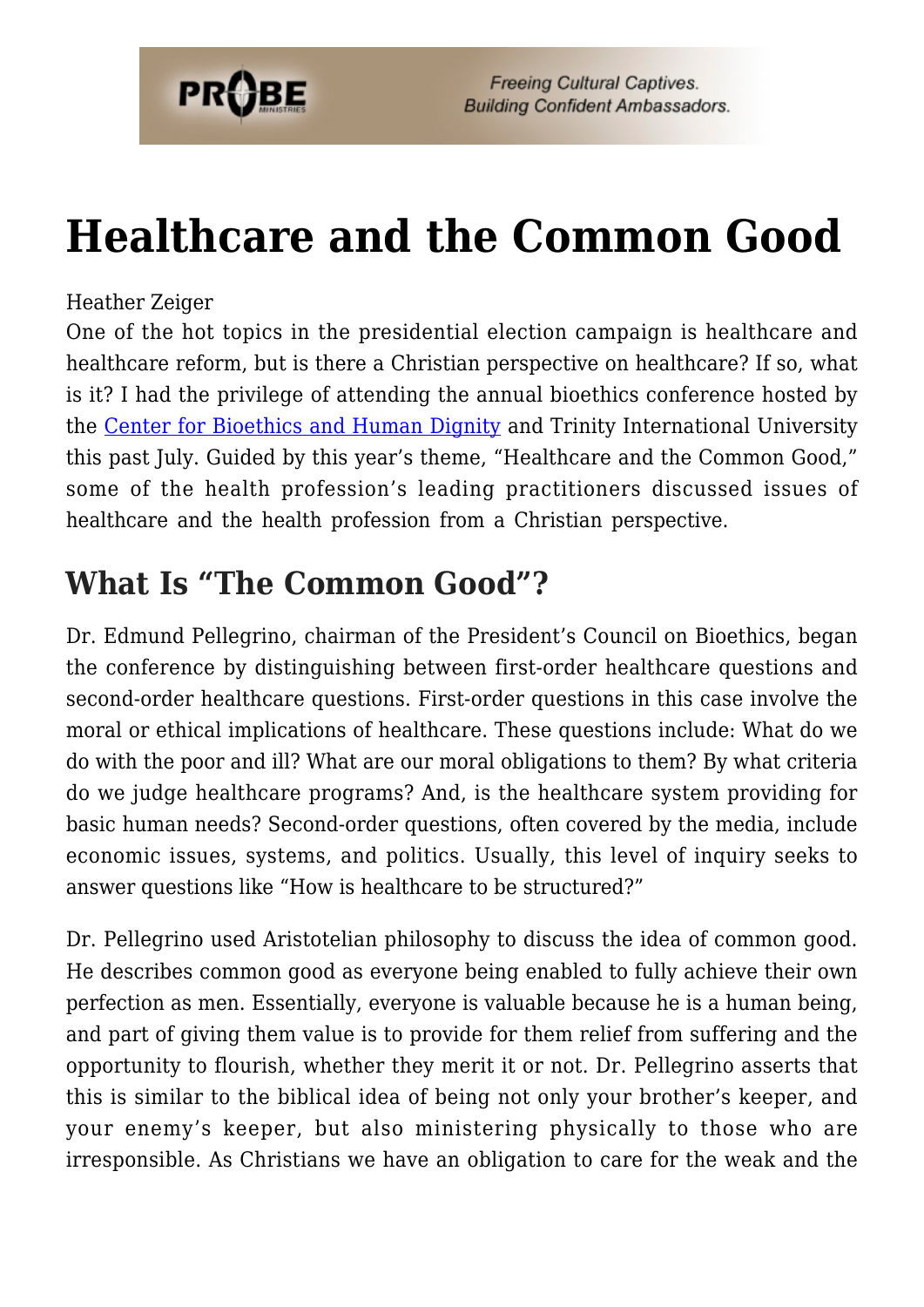

infirmed, and we, furthermore, cannot make value judgments on the worth of someone's life because of their personal behavior.

# **Human Dignity**

Underlying any area of bioethics based on a Christian worldview is the concept of man as a special part of creation made in God's image[.{1}](#page-4-0) This means that our views on healthcare should reflect the inherent dignity of the individual. Dr. Pellegrino discussed this essential element that part of common good is valuing man because he is man, and I would add that it is expressly because he is made in the image of God.

Many of the sessions at the conference, whether they were on doctor/patient relationships or public policy, centered on this point that man is made in the image of God and that individuals should be valued as unique and important. This presupposes a theistic worldview.

During my paper session at this conference, I emphasized the importance of a worldview approach for laying the foundation of how to evaluate specific bioethical issues. This is also essential in evaluating healthcare policies and our moral obligation to the weak and infirmed. How does one's worldview affect their various views on healthcare?

As Nancy Pearcey points out in *Total Truth*,[{2}](#page-4-1) every worldview answers three basic questions: Where did we come from? What happened to us (why is there evil)? And, how can things be made right? As Christian theists we would answer these questions with "Creation-Fall-Redemption." Naturalists, on the other hand, would answer with the triad "Darwinism–Evil is an illusion–Survival of the fittest." A naturalist's creation story is that of Darwinism. $\{3\}$  Therefore, man is nothing more than a product of natural selection. He does not hold a unique position above other animals, and he was not specifically created with a purpose.

One's view on origins is fundamental to how man is regarded, and it determines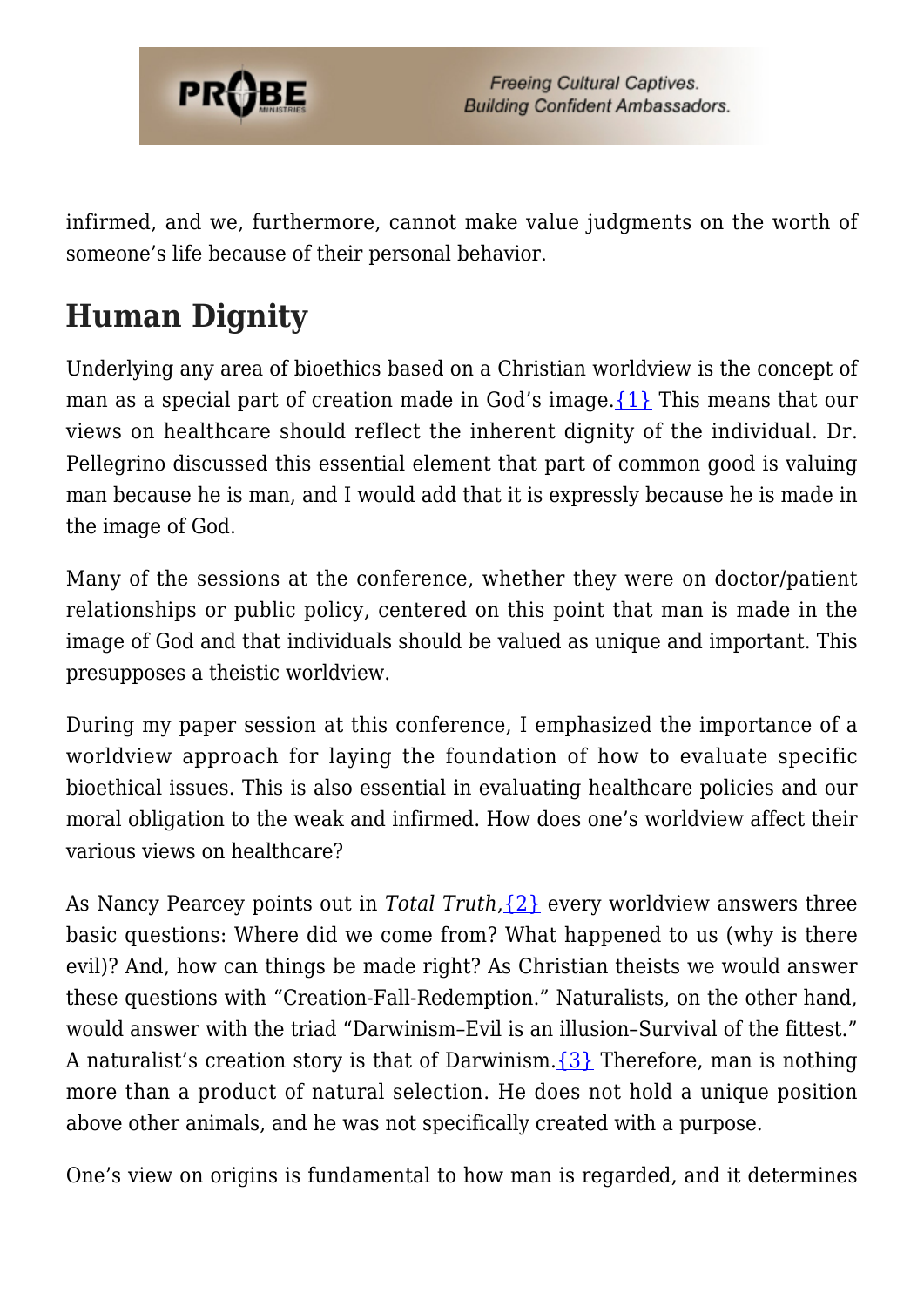

which ethical system is used to determine right and wrong views on healthcare. The tension is between the theistic view that man has inherent dignity and worth, despite his capabilities or lack thereof, and the naturalistic view that man's worth is based on whether or not he is a burden on society as a whole.

One view places an absolute value on a person while the other places a relative value. This, in turn, determines whether or not we share a moral obligation to help the weak and infirmed.

# **But We Vote on Second-order Questions!**

While the ethical implications on healthcare are of primary importance, usually we are asked to evaluate healthcare based on second-order questions: How much does healthcare cost? Who should get subsidized? How are they subsidized? Should healthcare and health insurance be privatized? Which candidate's plan do I agree with?

Several of the speakers at this bioethics conference addressed specific plans by candidates and their opinions about them (For more information on second-order analyses, see the *[Women of Faith Blog post](http://flashpointfiles.blogspot.com/2008/07/live-blogcast-health-care-common-good_2983.html)* which summarizes Dean Clancy's discussion on McCain/Obama Healthcare plans. See also James Capretta's [discussion on policy analysis](http://www.thenewatlantis.com/blog/diagnosis), PowerPoint® [presentation](http://www.thenewatlantis.com/docLib/20080731_TaxBased_Reform__Capretta.pdf) from the conference and a related [article](http://www.thenewatlantis.com/publications/whats-ailing-health-care).) But the emphasis at the conference was not in endorsing one candidate over another as much as evaluating healthcare from the perspective of a Christian worldview. In other words, we first must answer the primary questions and then use that analysis to guide our views on the secondary questions in healthcare.

I came away from the conference with an understanding that there are several problems with the current healthcare system, from overuse of technology to doctor/patient relationships to how the government subsidy system works. However, these problems are really the fruits of a deeper problem having to do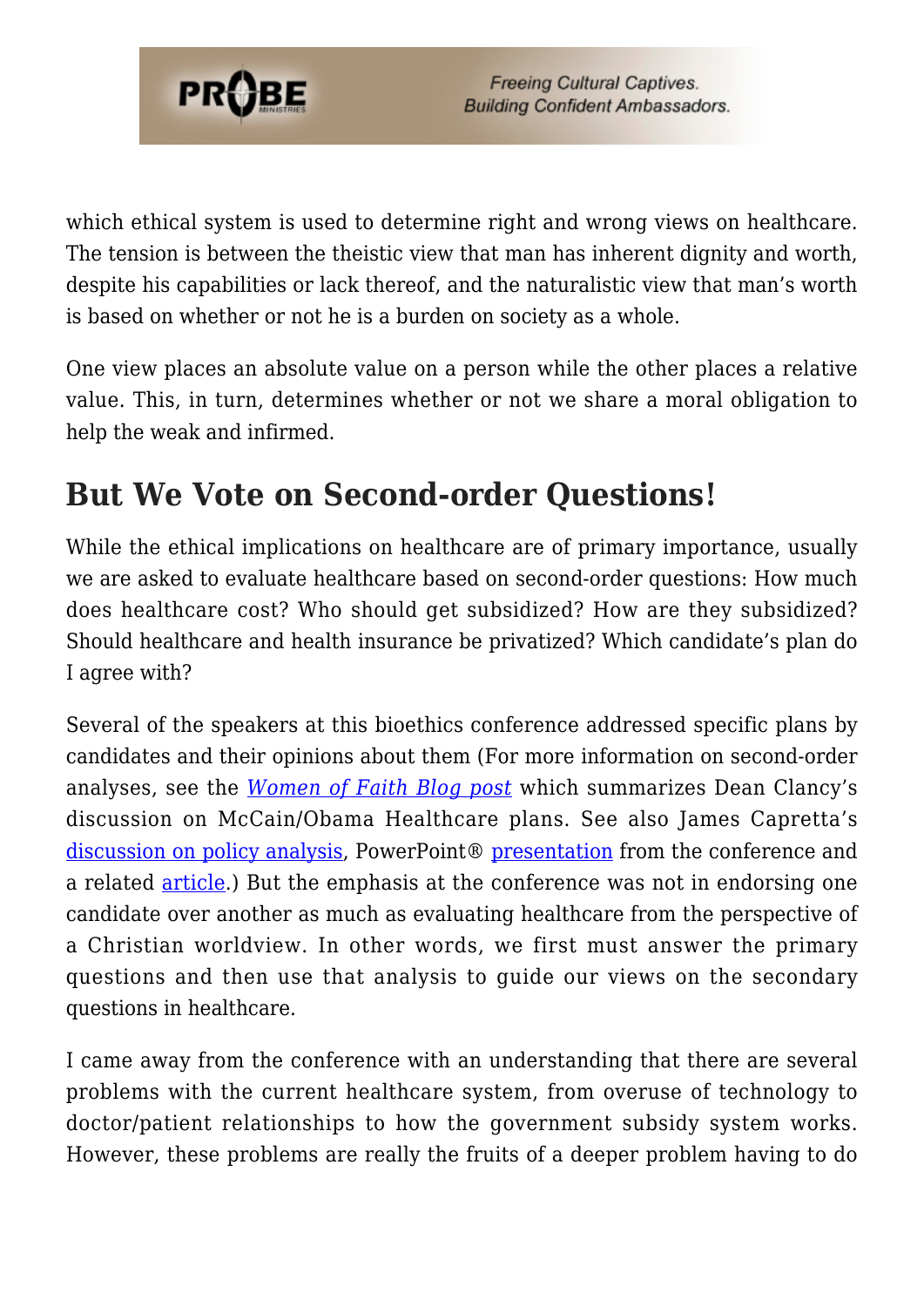

**Freeing Cultural Captives. Building Confident Ambassadors.** 

the worldview approach that medical health professionals, politicians, and we, as a culture, take on the issue of health and healthcare. Healthcare is becoming more and more a consumer business or a commodity, and less and less a moral obligation to help those that are weak and infirmed (or a moral obligation to help prevent people from becoming weak and infirmed).

There is no one solution; thus, no one candidate has *the* solution to all of our healthcare problems. And deciding between expanding government subsidies and privatization is not the root of the problem, so it is not the ultimate solution. As Dean Clancy, former member of the President's Council on Bioethics, pointed out in his session on "Solutions," society can achieve four levels of "happiness": 1) the ultimate good, 2) good beyond oneself, 3) personal achievement, and 4) immediate gratification.

As a culture we are stuck at levels 3 and 4 (personal achievement and gratification), and this means our priorities and decisions are stuck there. This is directly tied to our worldview. From a naturalistic vantage point, it would be logically inconsistent to move beyond levels 3 and 4. However, on a theistic worldview, 1 and 2 follow from the biblical perspective on priorities such as, "You shall love the Lord your God with all your heart and with all your soul and with all your mind...You shall love your neighbor as yourself." $\{4\}$  God is the ultimate good, and then we are to love others by doing good beyond what benefits ourselves.

# **What Can I Do?**

We can serve a witness to our culture by modeling the biblical perspective on healthcare and human dignity. Maybe not necessarily on the voting ballot, but oftentimes this mindset is modeled on a very personal level by providing for the weak and infirmed in our churches and communities. Or by treating individuals with value, even if they are irresponsible with their health. Or through the way doctors and nurses treat their patients. These are all very tangible ways that